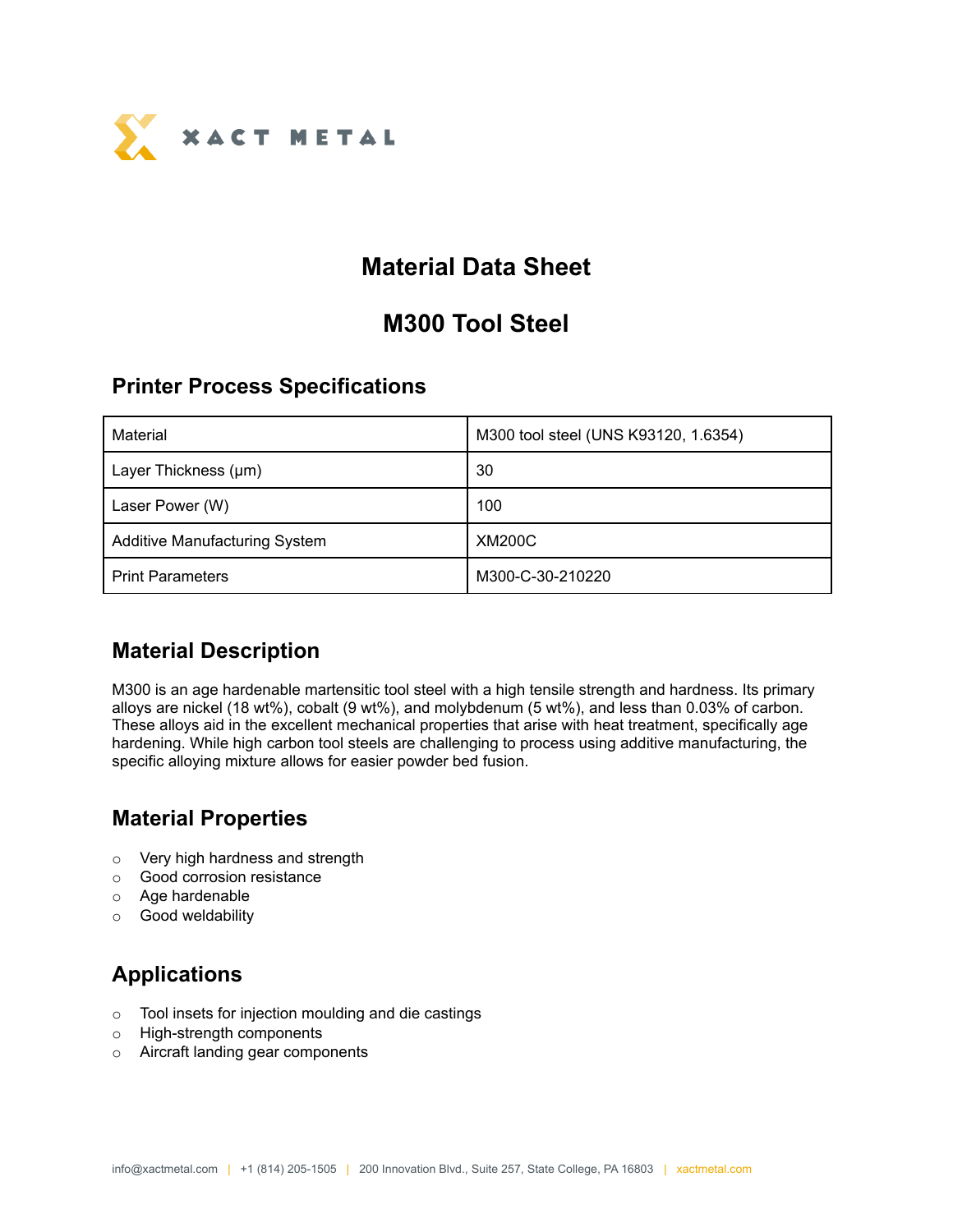

#### **General Wrought Material Data** (1)

| Density [g/cc]                                                              | 8.00   |
|-----------------------------------------------------------------------------|--------|
| Thermal Conductivity [W/m*K]                                                | 25.3   |
| Melting Range [°C]                                                          | 1412.8 |
| Coefficient of Thermal Expansion (21 to 480 °C)<br>[µm/(m <sup>*</sup> °C)] | 10.1   |

(1) From AZO Materials

## **Chemical Composition** (2)

| <b>Element</b>       | Mass %         |
|----------------------|----------------|
| Fe                   | <b>Balance</b> |
| Co                   | $7.0 - 9.0$    |
| Ni                   | $17.0 - 19.0$  |
| Mo                   | $4.5 - 5.2$    |
| Ti                   | $0.3 - 1.2$    |
| Cr                   | 0.50 Max       |
| $\mathsf{Al}\xspace$ | $0.15$ Max     |
| $\mathsf P$          | 0.03 Max       |
| $\mathsf C$          | $0.03$ Max     |
| $\mathsf S$          | 0.01 Max       |

<sup>(2)</sup> From Praxair Surface Technologies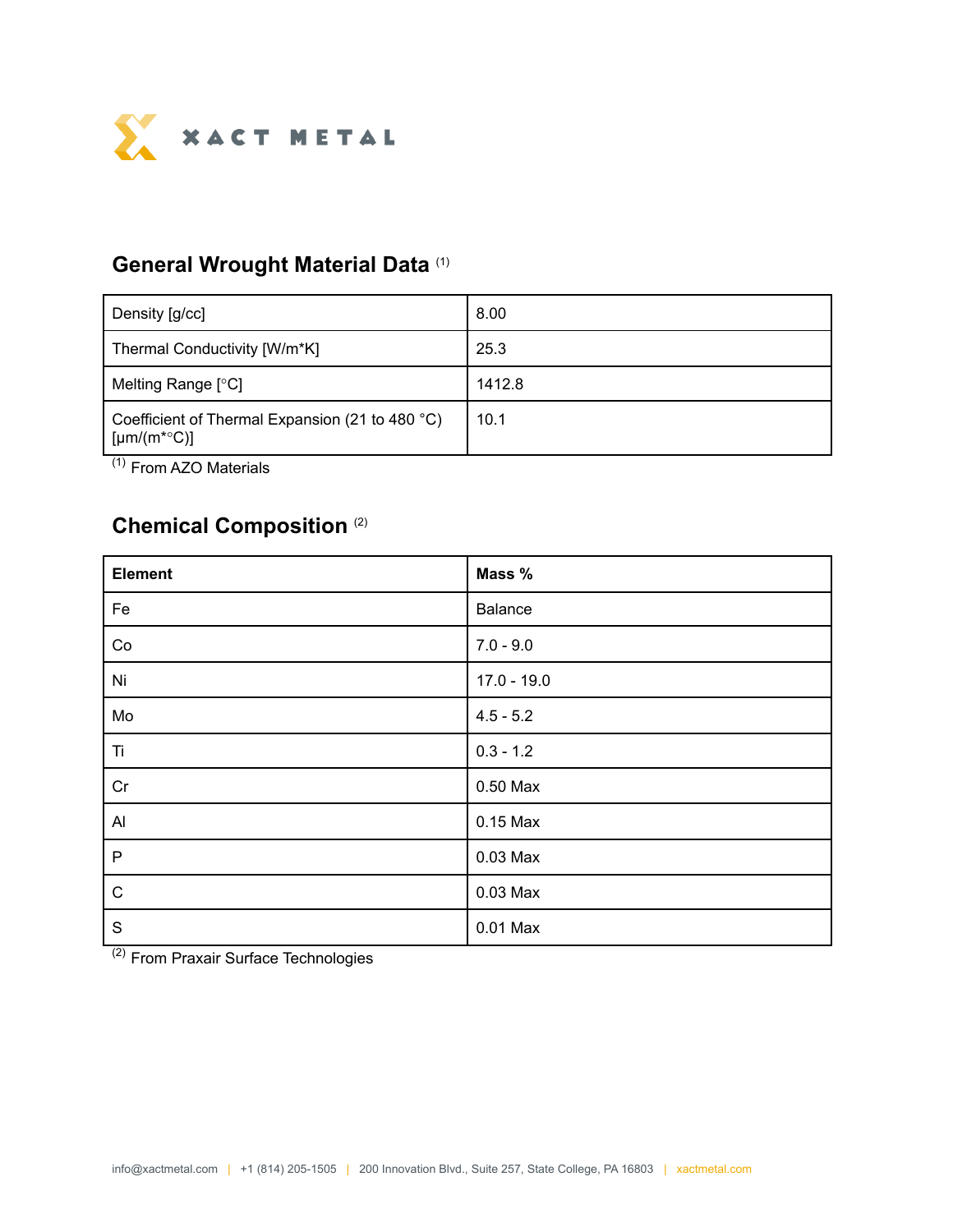

### **Heat Treatment**

Testing samples were precipitation hardened at 940 °C for 2 hours and air cooled, then aged at 490 °C for 6 hours and air cooled.

## **Mechanical Properties**

| <b>XM200C</b>                                       | <b>Mean Value</b> | <b>Standard Deviation</b> |  |
|-----------------------------------------------------|-------------------|---------------------------|--|
| <b>Component Density [g/cc]</b>                     | 7.97              |                           |  |
| <b>Percentage of Theoretical</b><br>density         | 99.6%             |                           |  |
| <b>Ultimate Tensile Strength</b><br>(UTS) - ASTM E8 |                   |                           |  |
| Horizontal (XY) [ksi (MPa)]                         | 304 (2094)        | 9.42(65)                  |  |
| Vertical (Z) [ksi (MPa)]                            | 203 (1402)        | 13.6 (94)                 |  |
| <b>Yield Strength - ASTM E8</b>                     |                   |                           |  |
| Horizontal (XY) [ksi (MPa)]                         | 238 (1954)        | 24.2 (167)                |  |
| Vertical (Z) [ksi (MPa)]                            | 161 (1110)        | 4.21(29)                  |  |
| <b>Elongation at Break - ASTM E8</b>                |                   |                           |  |
| Horizontal (XY)                                     | 3.49%             | 1.76%                     |  |
| Vertical (Z)                                        | 3.40%             | 1.50%                     |  |
| Hardness (Rockwell) - ASTM<br>E <sub>18</sub>       | 54.8 HRC          | $0.7$ HRC                 |  |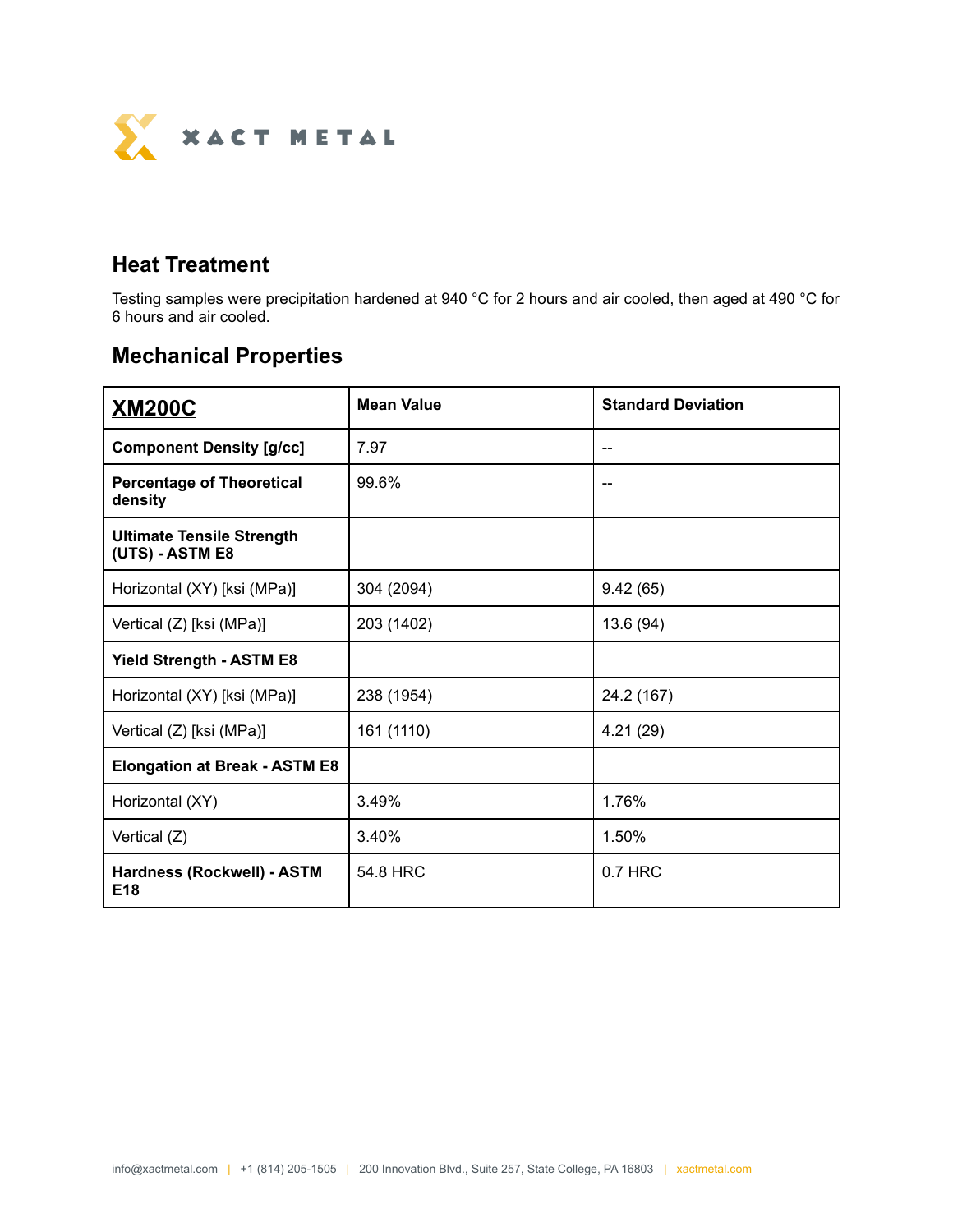

| <b>XM200G</b>                                       | <b>Mean Value</b> | <b>Standard Deviation</b> |  |
|-----------------------------------------------------|-------------------|---------------------------|--|
| <b>Component Density [g/cc]</b>                     | 7.97              |                           |  |
| <b>Percentage of Theoretical</b><br>density         | 99.6%             |                           |  |
| <b>Ultimate Tensile Strength</b><br>(UTS) - ASTM E8 |                   |                           |  |
| Horizontal (XY) [ksi (MPa)]                         | 312.6 (2155)      | 12.0(82.8)                |  |
| Vertical (Z) [ksi (MPa)]                            | 313.7 (2163)      | 5.51(38.3)                |  |
| <b>Yield Strength - ASTM E8</b>                     |                   |                           |  |
| Horizontal (XY) [ksi (MPa)]                         | 285.7 (1970)      | 14.8 (102)                |  |
| Vertical (Z) [ksi (MPa)]                            | 267.4 (1844)      | 9.42(65.0)                |  |
| <b>Elongation at Break - ASTM E8</b>                |                   |                           |  |
| Horizontal (XY)                                     | 3.00%             | 1.37%                     |  |
| Vertical (Z)                                        | 4.00%             | 1.25%                     |  |
| Hardness (Rockwell) - ASTM<br>E <sub>18</sub>       | 53.7 HRC          | 0.9 HRC                   |  |

### **Powder Particle Size Distribution** (3)

| Per ASTM B822 (Using Microtrac) | Min | Max |
|---------------------------------|-----|-----|
| $-16$                           |     | 5   |
| d <sub>10</sub> (microns)       | 15  | 25  |
| d50 (microns)                   | 25  | 35  |
| d90 (microns)                   | 45  | 55  |

<sup>(3)</sup> From Praxair Surface Technologies